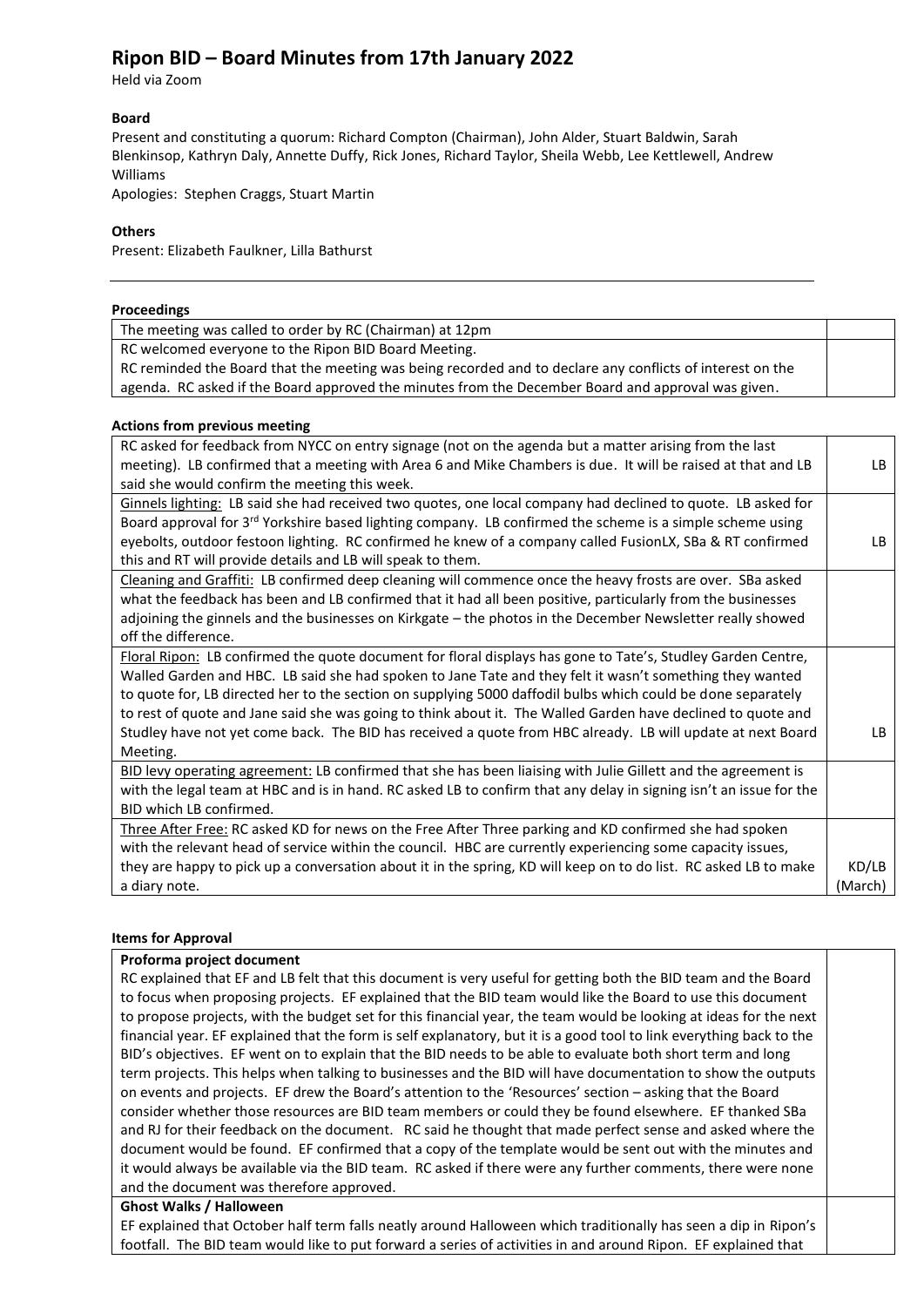| the BID would like to build on the Ripon-specific activities already happening via the Museums such as the            |       |
|-----------------------------------------------------------------------------------------------------------------------|-------|
| Ghost Walks - both family friendly afternoon ones, which support the businesses and more adult evening                |       |
| ones, which support the evening economy.                                                                              |       |
| The BID would also like to run city trails encouraging visitors to visit as many parts of the city as possible. The   |       |
| BID will also liaise with and support the activities that the visitor attractions put on over half term, particularly |       |
|                                                                                                                       |       |
| Lightwater Valley. In the proforma document the BID suggests things such as theming of ginnels and putting            |       |
| pumpkins in the trees in the square and creating really attractive social media stories. This would be a week         |       |
| long activity giving the BID an October half term campaign.                                                           |       |
| Evaluation would be through social media engagement, footfall and dwell time figures. The aim is to create            |       |
| activities that in the short term bring in the local visitors, until the Ripon bed-stock is larger, and then bring in |       |
| visitors from further afield.                                                                                         |       |
| RC asked for feedback. AD stated that she thought it was a fantastic idea, especially if the festoon lighting was     |       |
| up by then. She felt it was quite a modest budget, as a business on the Market Square AD said she would               |       |
| happily contribute towards the project. EF asked for a Board Member to support the project and AD agreed to           |       |
| do this. EF also explained that the BID could build on this project year on year, getting other businesses to         |       |
| contribute and making the most of the ancient heritage. AW said he was very much in favour with what he               |       |
|                                                                                                                       |       |
| had heard about Halloween but mentioned that there might be an issue putting pumpkins in trees firstly                |       |
| because they would need consent from HBC and secondly because they might clash with the erection of                   |       |
| Christmas lights. LB and AW will liaise to see what is possible.                                                      | LB/AW |
| <b>Ripon Poetry Festival</b>                                                                                          |       |
| LB explained that the BID would like to add to the poetry festival to ensure it has maximum reach, continues          |       |
| to be a success and leaves a legacy for Ripon. The BID could add to the festival by getting a high-profile (social    |       |
| media) influencer poet that appeals to the youth market - perhaps slam poetry or fringe poetry - into the             |       |
| schools. The idea would be for them to hold, potentially but not limited it to, 'A' level English and drama           |       |
| student workshops. The BID would also promote the festival with poetry trails involving BID businesses and            |       |
| via social media.                                                                                                     |       |
| LB explained that she had had a very brief conversation with Simon Edwards from Little Ripon Bookshop. LB             |       |
| would also like to involve the Ripon Youth group and get them to help engage with the schools and youth. LB           |       |
|                                                                                                                       |       |
| explained that looking at the previous festivals, it looked like a mix of poetry and literature, JA thought a         |       |
| literature and poetry festival is a good idea and had worked very well in Keswick. The aim would be to get            |       |
| Ripon into the national press and the poetry festival would be a good way to do this.                                 |       |
| LB asked for a lead director on this, RJ said he had a good working relationship with Simon and Gill Edwards          |       |
| and would be happy to be the director on the project, including holding pop-up events. RC and LB thanked RJ.          |       |
| <b>Pre-Raceday Entertainment</b>                                                                                      |       |
| EF explained that she and LB had had a really good meeting with Jon Mullin at the Racecourse and that Ripon           |       |
| was very lucky to have tens of thousands of visitors coming to the city from elsewhere during Spring and              |       |
| through Autumn. The project is two-fold, firstly to ensure that visitors have a positive experience, with a           |       |
| vibrant and welcoming city centre, and secondly that we find out more about those visitors.                           |       |
| The BID want to spend some of the money allocated on research and evaluation. At the moment the                       |       |
| Racecourse has data on where the coach company has come from but not necessarily the people on that                   |       |
|                                                                                                                       |       |
| coach. Place Informatics data will help on this and give us a better picture of where visitors are coming from        |       |
| and how they move around the city on racedays.                                                                        |       |
| The BID wants to look at how we can increase dwell time by tailoring weekend breaks for people (when there            |       |
| is increased bed-stock). EF explained that the team are looking to do something prior to the racing, rather           |       |
| than after, animating the streets with street entertainment, music etc and making the city feel very special          |       |
| and vibrant for the visitors and for the regular local visitors. Events would be on the Saturdays during the day      |       |
| (pre racing).                                                                                                         |       |
| RC confirmed that this was already in the budget for 2021/22 and asked if anyone disagreed with the project.          |       |
| RJ stated he thought it was a good idea for daytime only - he only wanted racegoers before the races. EF              |       |
| confirmed this.                                                                                                       |       |
| AW said he was concerned that the coach parties were only coming for the races and he felt they had no                |       |
|                                                                                                                       |       |
| interest in having street entertainment prior to the races. AW felt their agenda was only to go to the pub and        |       |
| go on to the races, they were not coming to shop or socialise. He felt that the racegoers' focus was not on           |       |
| coming to Ripon City itself and that the project would not substantially increase their dwell time. AW thought        |       |
| it would be a better idea to target local residents to come into Ripon on the Saturday afternoon, he felt many        |       |
| locals avoid the city on racedays because of the groups of racegoers. SW agreed with AW's comments.                   |       |
| RC asked if part of the project is evaluation of who and how many people are coming. EF confirmed that                |       |
| evaluating is definitely part of the project.                                                                         |       |
| As the Board had identified that the local community sometimes felt alienated on racedays, EF felt that, to           |       |
| support the businesses, might the BID look at trying to evolve the atmosphere in the city centre to encourage         |       |
| the community to feel more positive about the influx of these visitors. EF also stressed that the Racecourse is       |       |
| interested in attracting new audiences and that is where the BID can help.                                            |       |
|                                                                                                                       |       |

RJ said that he has lots of experience of the racegoers from having a pub on the way to the racecourse and felt that both AW and SW and EF and LB's points were valid and that the project was going in the right direction.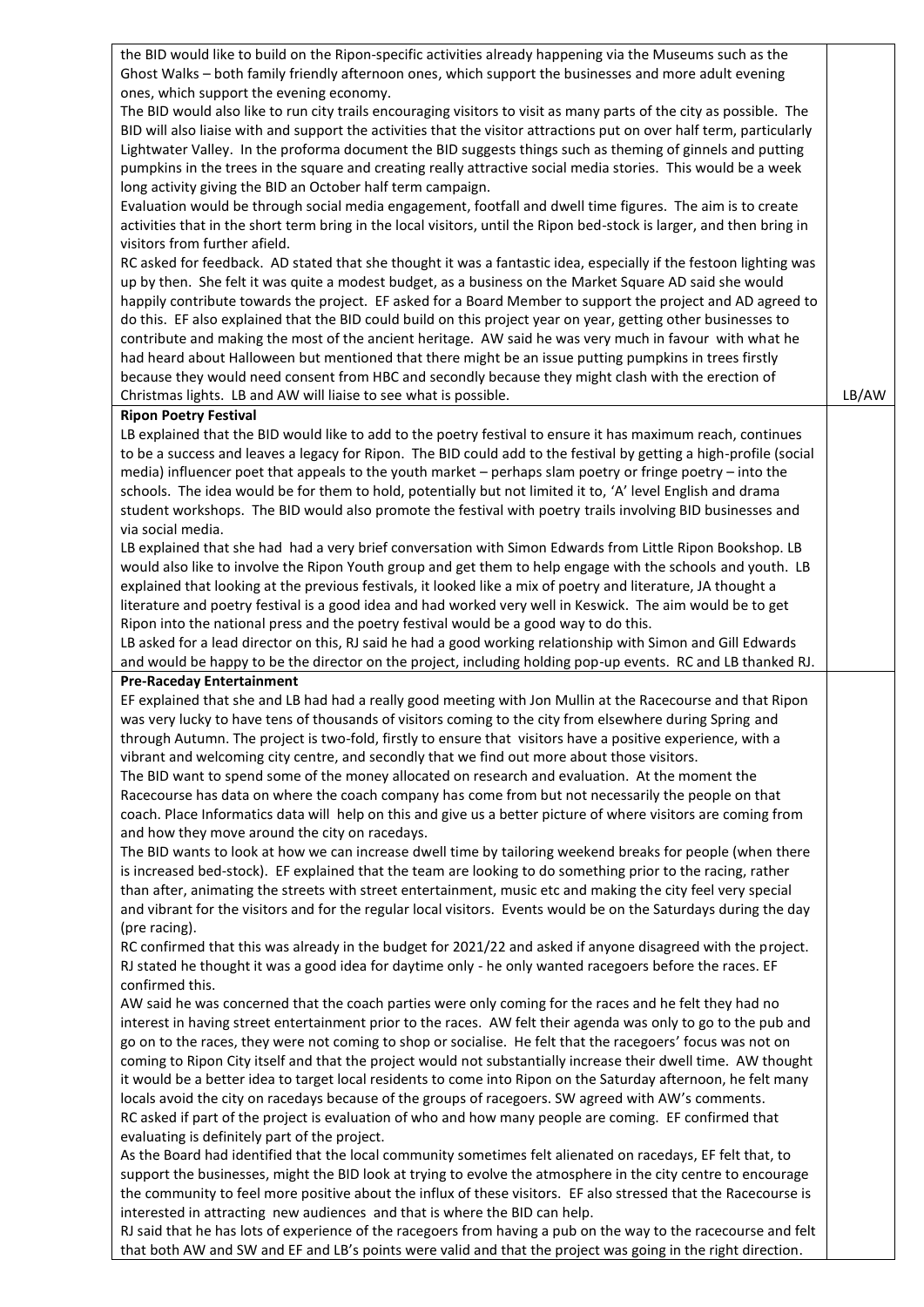RJ felt the project could start to engage with a broader audience. RJ also commented that the entertainment in the city centre should continue after the races have started (e.g. until 3-3:30pm) to encourage locals in. KD made the point that with thousands coming into Ripon for the races, if they see the city looking vibrant they might be enticed back on another day. RC said he had had that experience at Newby where people coming for a TractorFest day (for instance) return on another day because they have enjoyed the experience. SW pointed out that the family racedays were different and the atmosphere was more relaxed. EF also stated that hopefully VisitRipon website would be up and running for as much of the season as possible to push that message out to people that the destination has so much more to offer.

RC asked, notwithstanding AW and SW's points and taking them on board, did the Board approve this in principle. The project was approved and RC thanked AW and SW for their inputs and caveats.

#### **Apprenticeship and Training Hub**

AD said she and RJ were really excited about the project and hoped that LK would consent to joining them. AD explained that as a business one of the biggest challenges going forward would be being able to keep her doors open because of the gap in the workforce. Post pandemic challenges are that people are reflecting that they don't want to work as long or as hard as previously. Both nationally and globally the biggest challenge will be resourcing the workforce.

AD said she and RJ see the Apprenticeship Hub as a stop gap to give the Ripon area youth something to think about other than merely university. The project starts young people from a very young age coming into the workplace and being looked after. AD stressed that the project is not about getting cheap labour, it's about setting up a hub that is a point of contact for young people, with a tool box so that they feel protected and gain the skills that will help them progress as they mature.

AD said she sees this as a way of putting Ripon and North Yorkshire on the map with an initiative that is sustainable for the future. This initial funding would be a starting point to offer support, offer the education, find out about funding and find out what the businesses need. AD said the project would work in collaboration with the schools and the youth groups to provide a point of contact that young people can come to get into the workplace at a young age and learn the right skills for employability going forward. AD also stated that the project going forward could be for the over 50s who want to retrain and remain in their communities.

LK joined to say that he was a massive fan of the project, particularly as he was a product of the 1980s YTS scheme and he would definitely be joining. RC said he saw this project as an absolutely core BID project, supporting the businesses and employment within the district. RC asked if anyone disagreed and thanked AD and RJ for their idea. The project was approved.

### **Heritage Open Days**

RT gave a presentation on Heritage Open Days - HODS (9-18 September 2022). RT thought that HODS would play to the area's strengths and involve the whole BID area. HODS are a national initiative and have been going since 1994, it is about encouraging as many people as possible to enjoy their local heritage. It is a free program, but not without business opportunity. Ripon has been involved before in a low key way, with the Gazebo on Blossomgate and trips up the Cathedral tower, the cell under the courthouse and the Light Railway and museum on the canal.

RT felt that this could all be built on by widening HODS out to the wider BID area which includes Fountains, the Cathedral, Newby, Market Place, the Museums, medieval streets and chapels, three rivers, a canal and a spa, Grantley Hall, Norton Conyers, Markenfield Hall and Littlethorpe Pottery.

From a BID point of view it is about trying to get as many people to go to the events that the project would encourage the above places to put on and what the connections are between them. RT suggested that this year the BID tries to boost up this voluntarily run operation and aim for 22 sites/activities in and around the city. Prizes could be offered to visitors who go to all 22 sites.

There are opportunities for spend associated with HODS even though the open days must be free. RT said he felt it was a great opportunity for Ripon to be part of the HODS national initiative, if Ripon is seen as a centre of excellence for heritage enjoyment people will come.

RT felt that it needs a part-time coordinator to liaise with the sites, some printing is needed to supplement digital promotion and volunteer support is available via the Ripon Civic Society. RC thanked RT and asked for comment.

AD supported it, but flagged up the accommodation problem, she suggested that some of the sites mentioned could perhaps open up for camping. KD also agreed about the accommodation but said that there are 150,000 people in the Harrogate district, which is a huge audience of people who may not be coming into Ripon or even know of the heritage assets.

KD thought there is a really big local audience who could come in for the day, or several trips, and could be more of a target audience. SW suggested a trail of the sites.

RJ asked what support/resource was needed for the project. RC asked if this was for the Communications Executive and LB confirmed that the BID would be giving social media support. RT stressed that HODS definitely work, the trick is getting the benefits of HODS across into the BID businesses. RC confirmed full Board support.